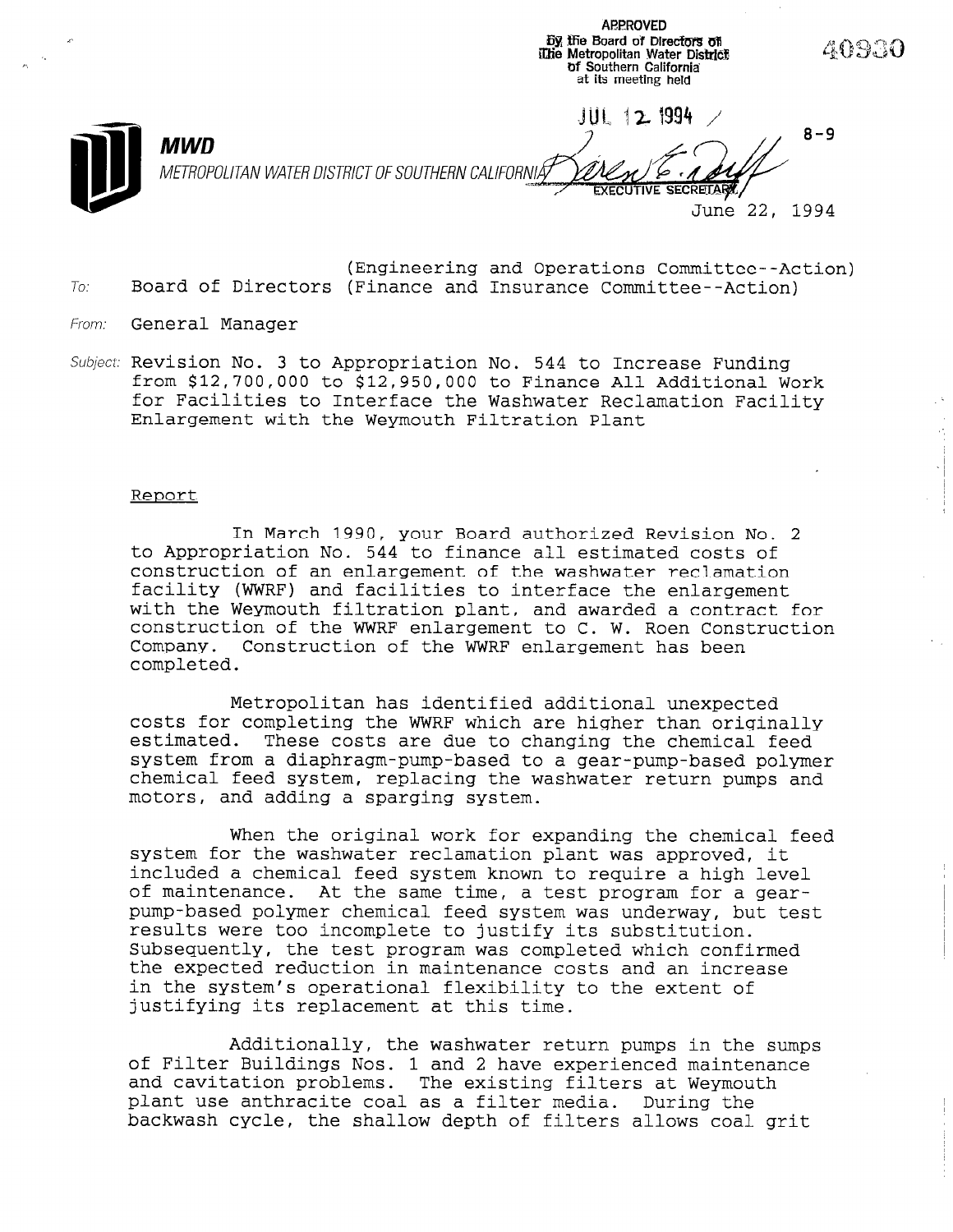### Board of Directors  $-2 -2-$  June 22, 1994

to overflow to the sumps of the washwater return pumps. A sparging system was proposed, designed, and successfully implemented to reduce the amount of coal entering the pump sumps. It is also proposed to replace the washwater return pumps in Filter Buildings Nos. 1 and 2 with lower speed pumps to reduce cavitation damage. The slower speed motors will increase the useful life of the pumps and make them more economical to operate over their expected life. Discharge piping will be designed to make the new pumps interchangeable between Filter Buildings Nos. 1 and 2, thereby reducing the inventory of spare parts.

An increase in Appropriation No. 544 of \$250,000 is now required to fund these additional costs. Construction by contract including extra work authorized has been completed. The additional work will be performed by District personnel. The total estimated cost of construction of an enlargement of the washwater reclamation facility (WWRF) and facilities to interface the enlargement with the Weymouth filtration plant under Appropriation No. 544 is \$12,950,000. A breakdown of the estimated cost is shown on the attached Financial Statement.

This proposed action, as described herein, is exempt from the provisions of the California Environmental Quality Act in that it consists of modifications to existing facilit with negligible expansion of use beyond the existing maximum capacity.

#### Board Committee Assignments

This letter is referred for action to:

The Engineering and Operations Committee because of its jurisdiction over the initiation, scheduling, contracting, and performance of construction programs pursuant to Administrative Code Section 2431(b): and

The Finance and Insurance Committee because of its jurisdiction over appropriations pursuant to Administrative Code Section 2441(d).

#### Recommendations

### ENGINEERING AND OPERATIONS COMMITTEE FOR ACTION.

It is recommended that your Board authorize the It is recommended that your board authorize the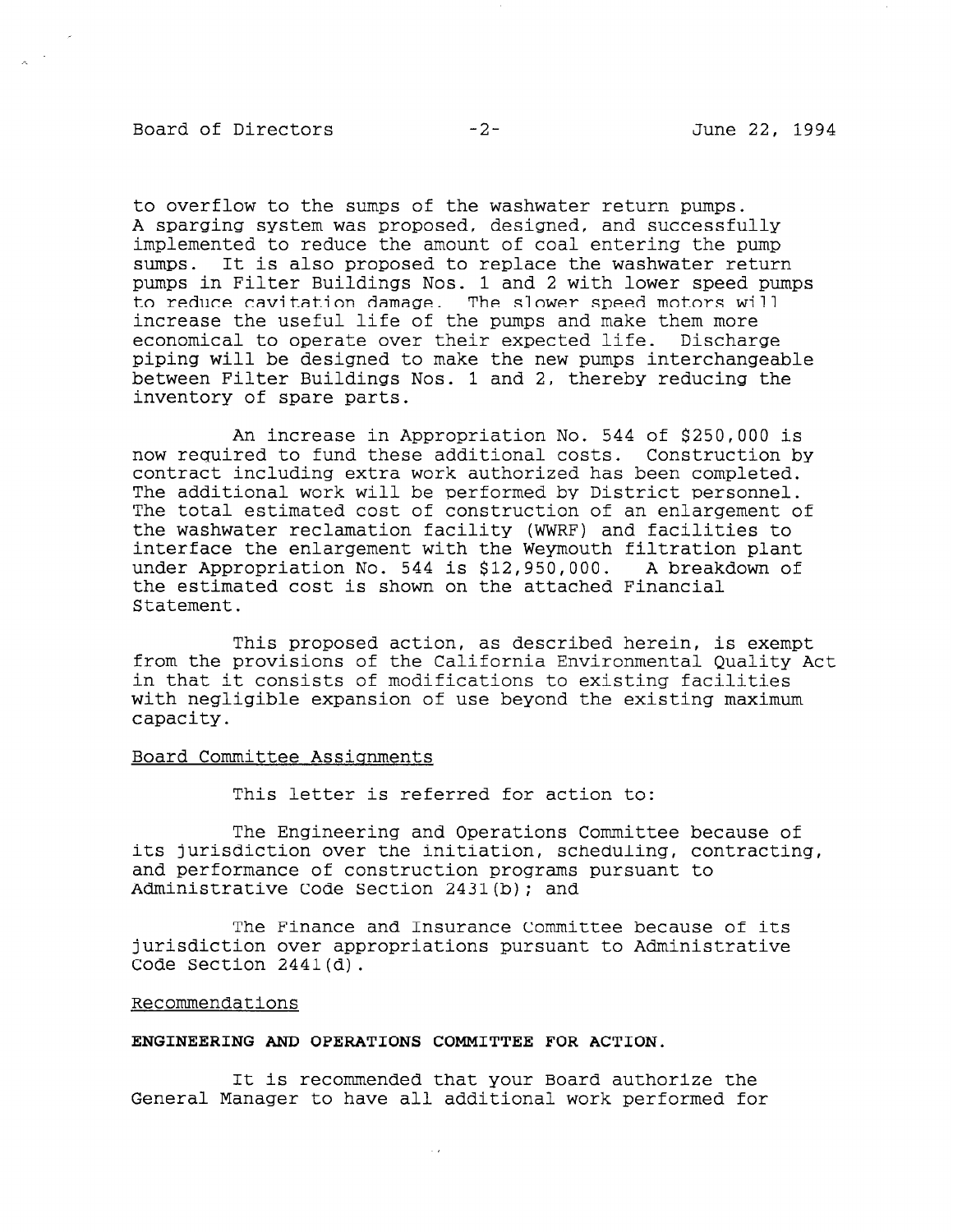Board of Directors -3- June 22, 1994

facilities to interface the washwater reclamation facility enlargement with the Weymouth filtration plant.

# FINANCE AND INSURANCE COMMITTEE FOR ACTION.

It is recommended that your Board authorize an increase of \$250,000 in Appropriation No. 544 from the 1992 Revenue Bond Construction Fund to a total of \$12,950,000 for additional costs of facilities to interface the washwater reclamation enlargement with the Weymouth filtration plant.

> John R. Wodraska General Manager

Bv

Gary M. Snyder<br>Chief Engineer

Concur:

John R. Wodraska<br>Gemeral Manager

JIM:jj/aj ------<br>(ba:apr-544s.r<br>3.ths.phme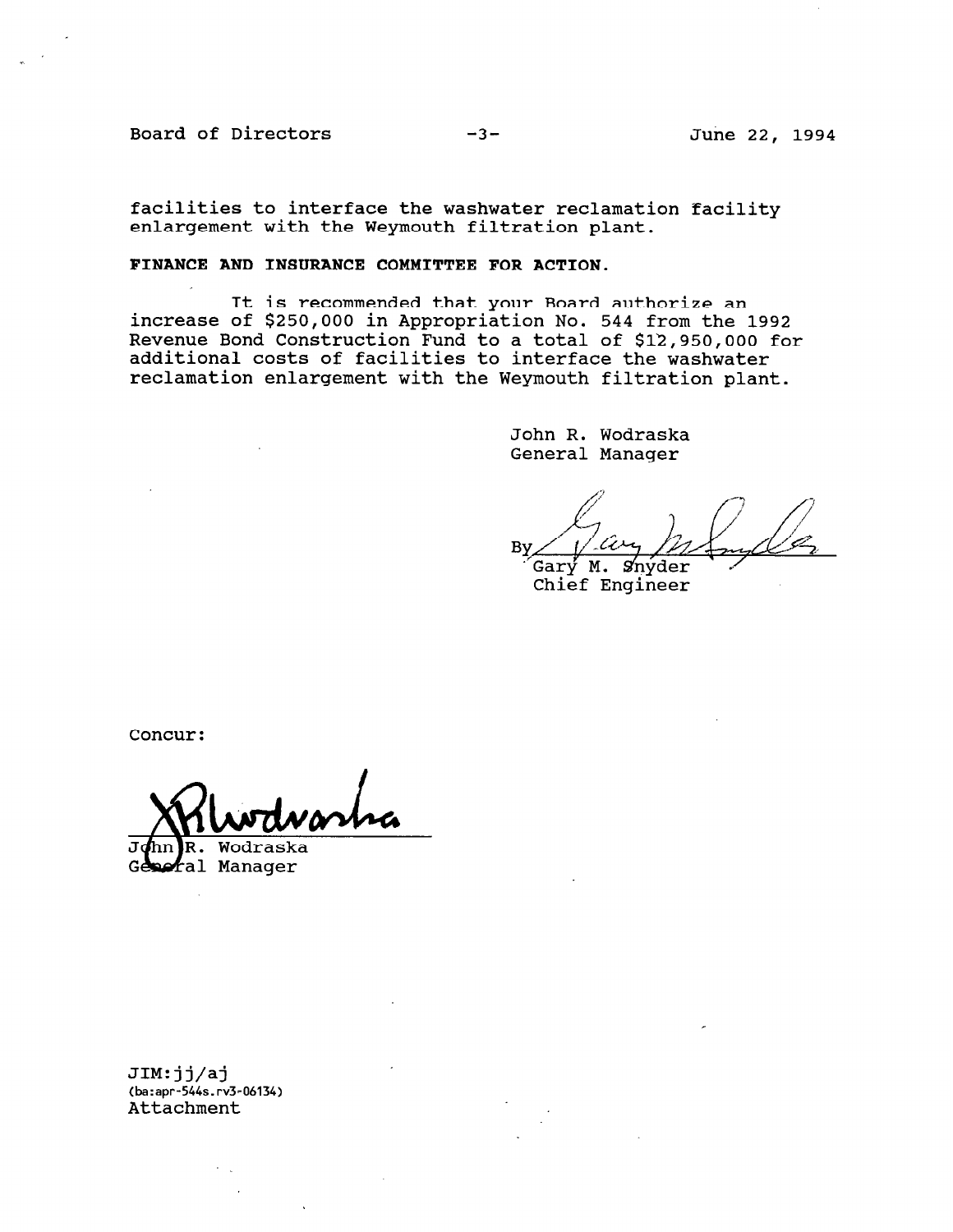40930

Attachment

## FINANCIAL STATEMENT (Program No. 5-5440-31)

The breakdown of the total estimated cost for Revisions Nos. 2 and 3 for construction of enlargement of the washwater reclamation facility (WWRF) and facilities to interface the enlargement with the Weymouth filtration plant is shown below:

|                                                                                                                                                              | Revision<br>No. 2                                                           | Revision<br>No. 3                                                               |
|--------------------------------------------------------------------------------------------------------------------------------------------------------------|-----------------------------------------------------------------------------|---------------------------------------------------------------------------------|
| Construction Specifications No. 1195<br>low bid received Feb. 14, 1990,<br>Extra Work under                                                                  | \$7,772,000                                                                 | \$7,772,000                                                                     |
| Specifications No. 1195                                                                                                                                      | 0                                                                           | 528,000                                                                         |
| Labor:                                                                                                                                                       |                                                                             |                                                                                 |
| Engineering<br>Contract Administration,                                                                                                                      | 395,000                                                                     | 485,000                                                                         |
| Inspection and Survey<br>District Forces Installation                                                                                                        | 195,000<br>310,000                                                          | 200,000<br>360,000                                                              |
| Subtotal Labor                                                                                                                                               | \$<br>900,000                                                               | \$1,045,000                                                                     |
| Materials and Supplies<br>Incidental Expenses<br>Professional/Technical Services<br>Operating Equipment<br>Administrative Overhead<br>Contingencies<br>Total | 965,000<br>15,000<br>1,450,000<br>0<br>434,000<br>1,164,000<br>\$12,700,000 | 1,000,000<br>87,000<br>1,988,000<br>10,000<br>491,000<br>29,000<br>\$12,950,000 |
| Estimated Funds Required:                                                                                                                                    |                                                                             |                                                                                 |
| Initial<br>Revision No. 1<br>Revision No. 2<br>Revision No. 3                                                                                                |                                                                             | \$1,500,000<br>1,400,000<br>9,800,000<br>250,000                                |
| Total                                                                                                                                                        |                                                                             | <u>\$12,950,000</u>                                                             |
| - C - C - J -                                                                                                                                                |                                                                             |                                                                                 |

Source of Funds:

1992 Revenue Bond Construction Fund